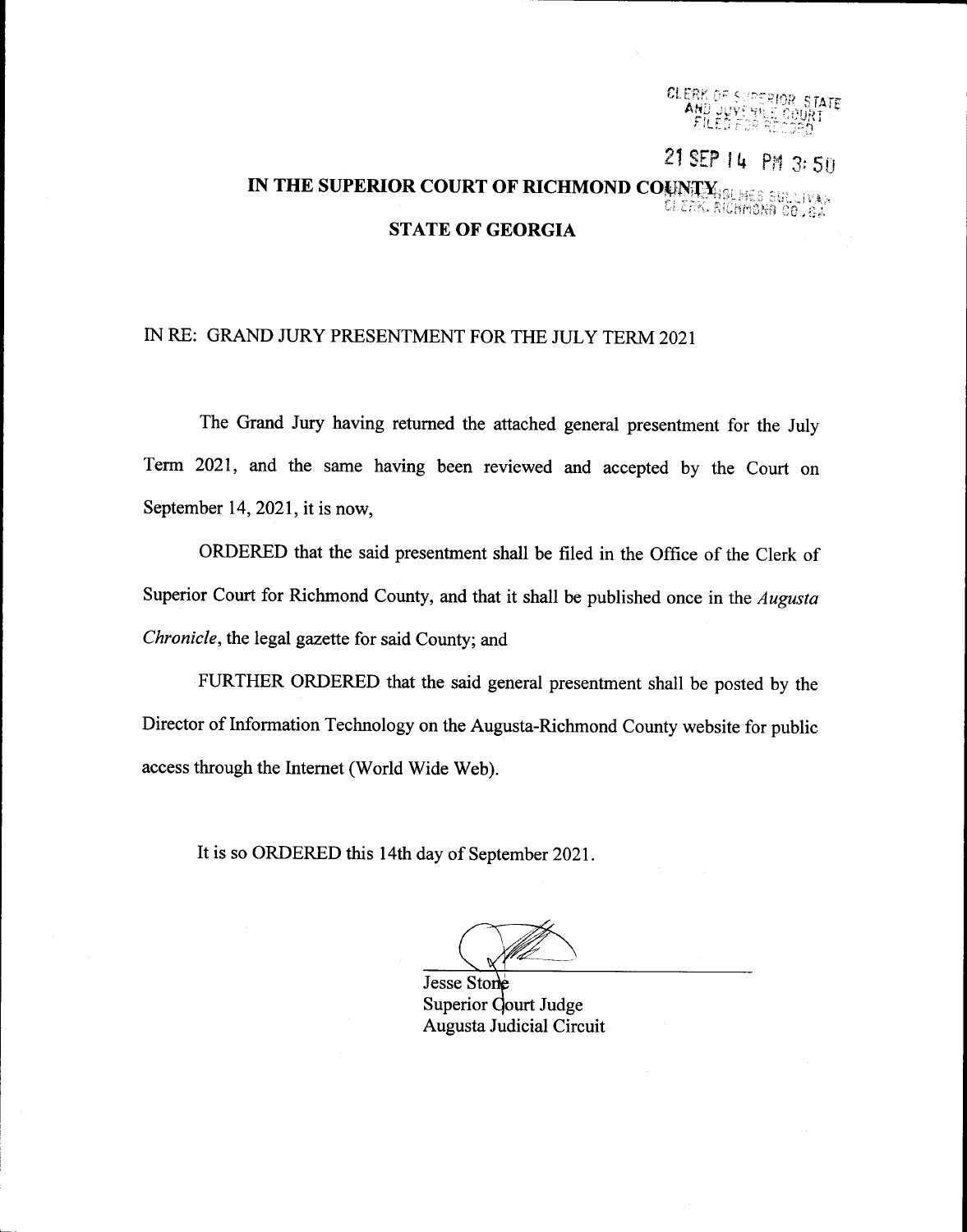| TO:   | The Honorable Jesse C. Stone<br>Judge, Superior Court | CLERK OF SUPERIOR STATE                          |
|-------|-------------------------------------------------------|--------------------------------------------------|
|       |                                                       | 21 SEP 14 PM 12:30                               |
| FROM: | <b>Richmond County Grand Jury</b><br>July Term 2021   | HATTIE BOLHES SULLIVAN<br>CLERK, RICHMOHD CO .GA |
| DATE: | September 14, 2021                                    |                                                  |

RE: Grand Jury Presentment

We, the members of the Augusta-Richmond County Grand Jury for the July Term 2021, having been duly sworn by the Honorable James G. Blanchard on the 19th day of July 2021, submit our presentment on the 14th day of Septembet, 2021, our last day as an official body of the Grand Jury.

To discharge our sworn duties, as prescribed by the laws of the State of Georgia, we met on six (6) dates during our term and acted upon Bills of Indictments presented to us by the District Attomey's Office.

A Sub-Committee was formed to inspect the Charles B. Webster Detention Center. The applicable report is attached.

The Grand Jury respectfully submits this Presentment ori the 14th day of September 2021 and requests that it is published.

Florence Martin, Foreperson

Judith Miller Smith, Secretary

Lititia Nicole Williams

 $\bigg)$ 

Michael Reid Buchanan

anda Flanders

Geonna Davida Harris

Wath Q. Hoope

Albert Fenazea

Crvsta

Jordan Marcus Thompson

mes Bailey Mo

Sandra Evans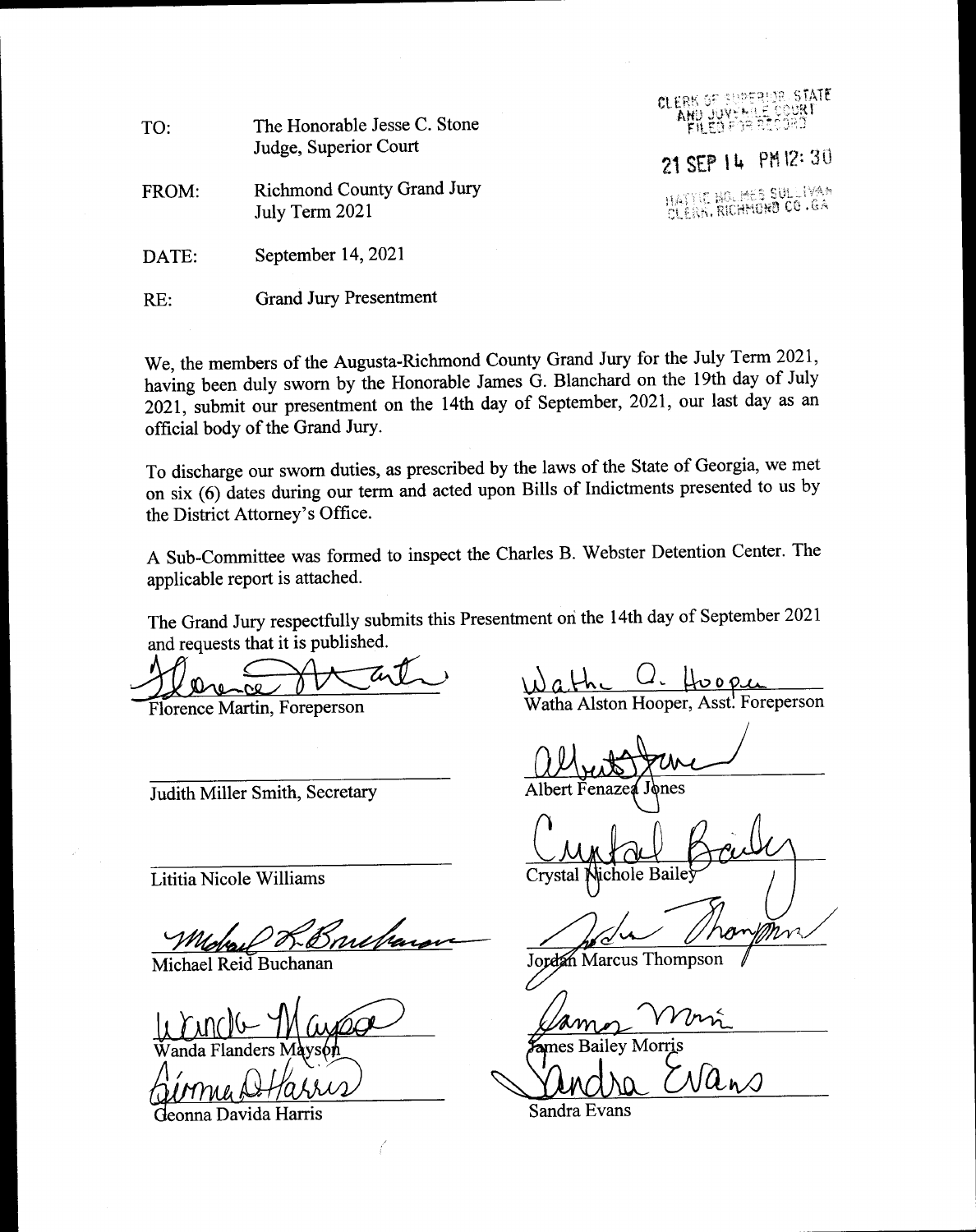Demontea Tavarise Green

Kelvin King

Joseph Lamont Latimore

Benjamin Chandler Harris

Villiam Fred Cornelison

illians Ist 12 Christopher Patrick Williams

Ashlee C. Weathersbee

Arrie Christina Towner

 $\omega$ 

Jeremiah John Colon

Brian Lee Rust

Darius Trevon Rivers . Kavaudis L Mcclattie, Alternate

Ashanti M. Hart, Altemate Chakara R. Murray, Alternate